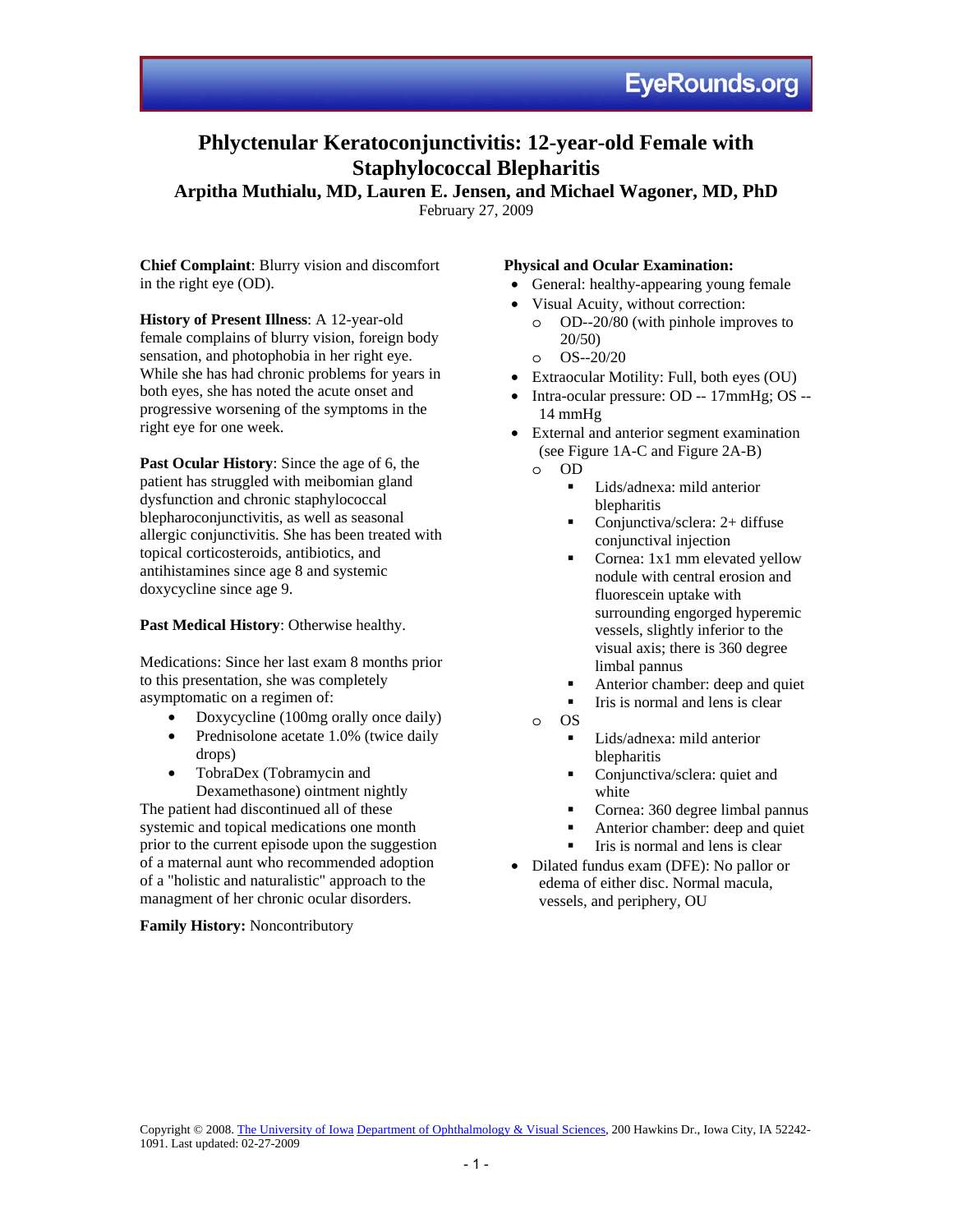# **EyeRounds.org**



(PKC) is a localized noninfectious inflammatory/ hypersensitivity disorder of the ocular surface characterized by subepithelial nodules of the conjunctiva and/or cornea. These "phlyctenules," are derived from "phlyctena," the Greek word for "blister." The blister characterization was likely chosen due to the tendency for the nodules to ulcerate once necrosis occurs. Histopathologically, phlyctenules are subepithelial inflammatory nodules containing histiocytes, lymphocytes, plasma cells, and neutrophils. Mononuclear phagocytes, dendrites

majority of the inflammatory cells in the epithelium overlying the phlyctenule.

The pathogenesis of PKC is thought to be a hypersensitivity reaction to an antigen of bacterial origin. PKC has been classically associated with *M. tuberculosis* (especially in developing countries). However, *Staphylococcus aureus* is the cause in majority of cases in the United States . A number of other organisms are also associated with PKC (Table 1).

Copyright © 2008. The University of Iowa Department of Ophthalmology & Visual Sciences, 200 Hawkins Dr., Iowa City, IA 52242- 1091. Last updated: 02-27-2009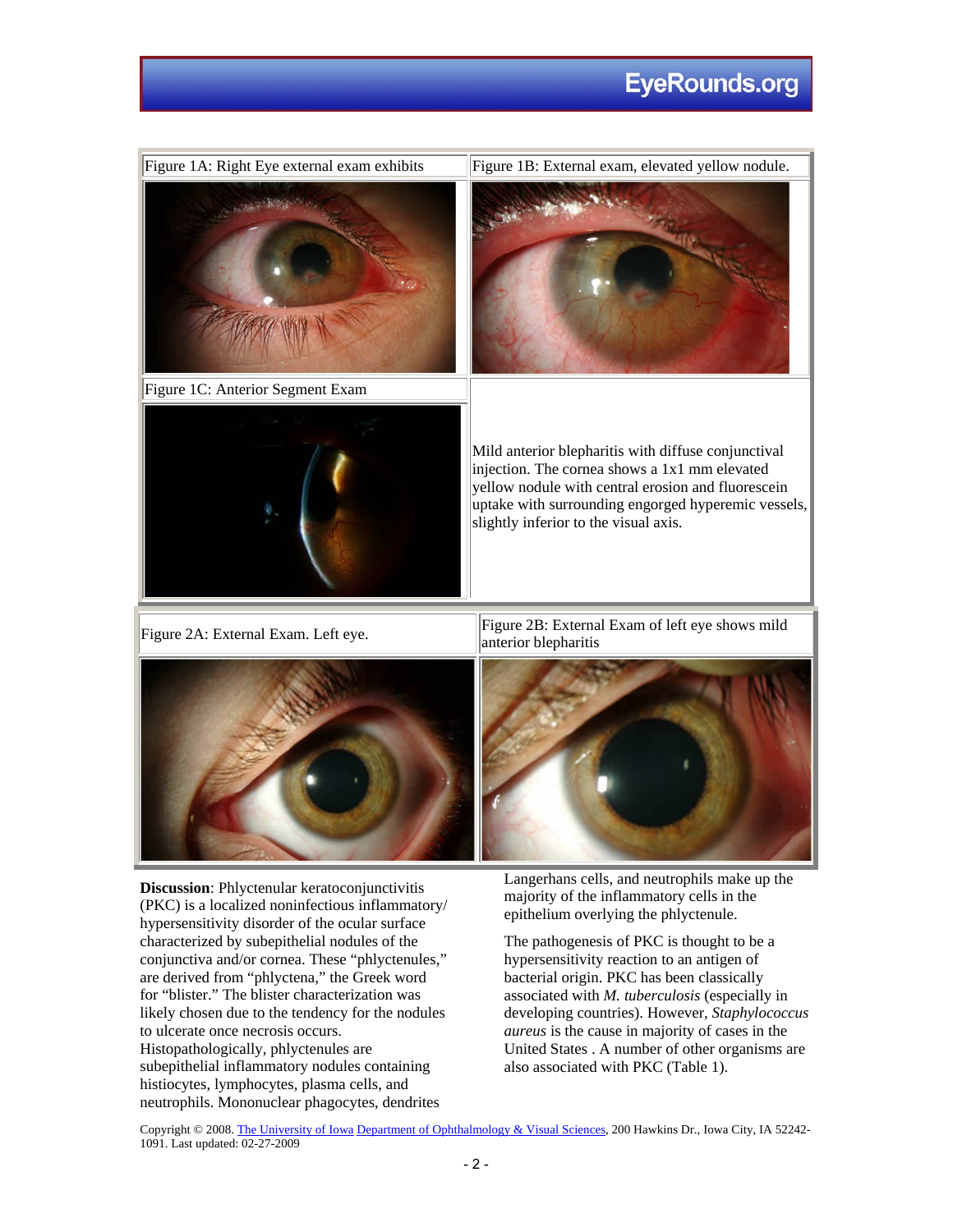# **EyeRounds.org**



Table 1: Organisms Implicated in the Pathogenesis of Phlyctenular Keratoconjunctivitis

- *Mycobacterium tuberculosis*
- *Staphylococcus aureus*
- *Chlamydia trachomatis*
- *Neisseria gonorrhea*
- *Coccidiodes immitis*
- *Bacillus spp.*
- *Herpes simplex virus*
- *Leishmaniasis Ascaris lubricoides*
- *Hymenlepsis nana*
- *Candida spp.*

Most often, phlyctenulosis is a corneal sequelae of chronic Staphylococcal blepharitis, a disorder that often presents in the clinic as chronic conjunctivitis or keratitis characterized by punctate epithelial keratopathy, and/or marginal corneal infiltrates (Table 2). When present, symptoms of PKC depend upon the location of

with mild to moderate symptoms, including foreign body sensation, tearing, photophobia, burning, and itching. Corneal lesions typically present with more severe symptoms of the same variety.

Corneal phlyctenules usually begin at the limbus and spread centrally, perpendicular to the limbus, leaving no clear zone between the lesion and the limbus. The vessels run in a straight course from the limbus. They can become necrotic and ulcerate centrally or spontaneously involute within 2 to 3 weeks. Upon resolution, a wedgeshaped fibrovascular scar may remain. Centripetal migration of successive inflammatory lesions may develop as in this case. Rarely, inflammation associated can lead to keratolysis and perforation.

**Treatment**: Management of PKC requires both anti-inflammatory and anti-bacterial management, as well as management of chronic blepharitis. Control of inflammation can be